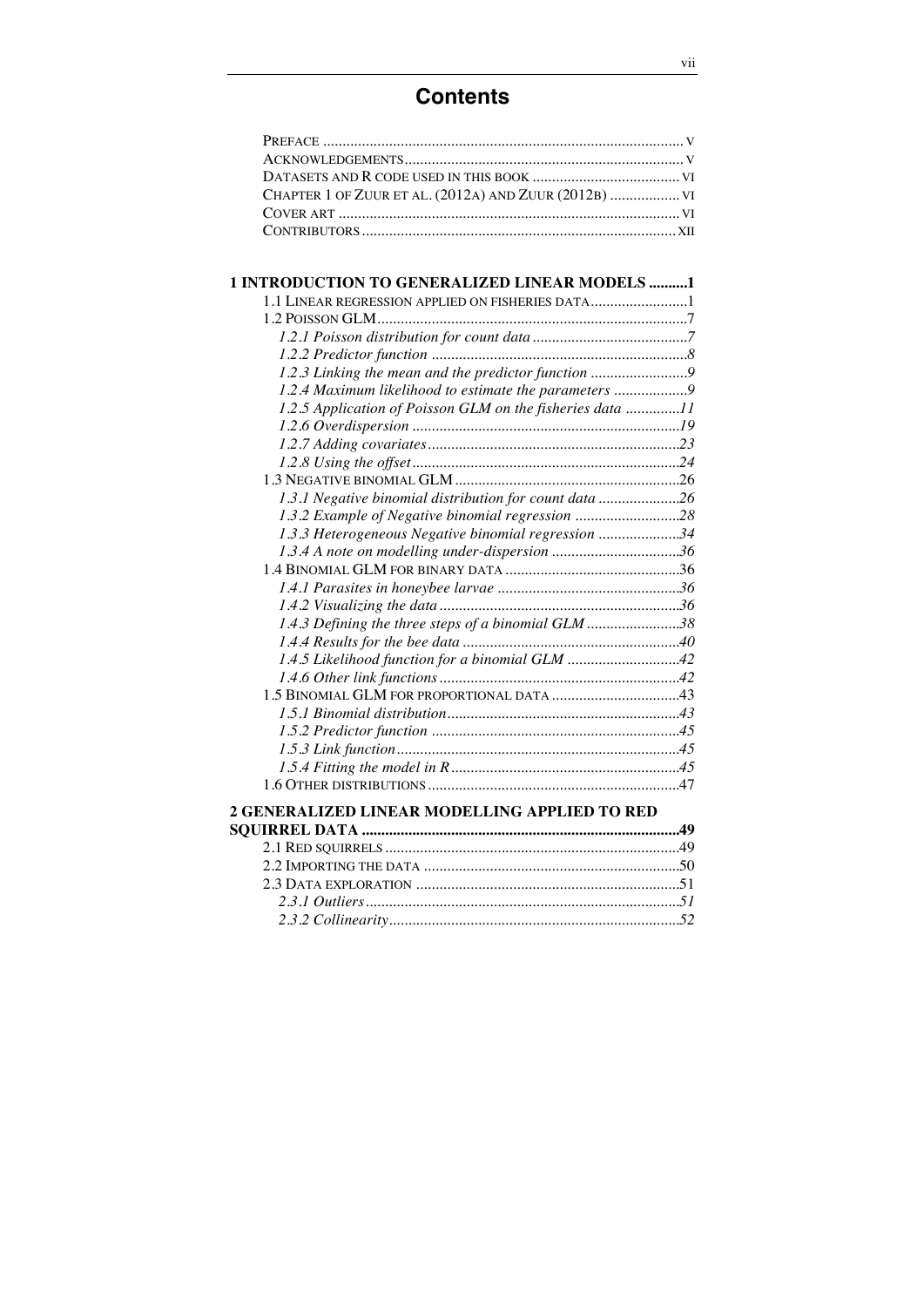| 2.6 BAYESIAN APPROACH - RUNNING THE POISSON GLM 66    |  |
|-------------------------------------------------------|--|
|                                                       |  |
|                                                       |  |
|                                                       |  |
|                                                       |  |
|                                                       |  |
|                                                       |  |
|                                                       |  |
|                                                       |  |
| 2.7.1 Assess mixing of chains if R2jags is used74     |  |
|                                                       |  |
|                                                       |  |
|                                                       |  |
|                                                       |  |
|                                                       |  |
|                                                       |  |
|                                                       |  |
|                                                       |  |
|                                                       |  |
| <b>3 GLM APPLIED TO PRESENCE-ABSENCE POLYCHAETA</b>   |  |
|                                                       |  |
|                                                       |  |
|                                                       |  |
|                                                       |  |
|                                                       |  |
|                                                       |  |
| 3.4.1 Specifying the distribution and link function94 |  |
|                                                       |  |
|                                                       |  |
|                                                       |  |
|                                                       |  |
|                                                       |  |
|                                                       |  |
|                                                       |  |
|                                                       |  |
|                                                       |  |
|                                                       |  |
|                                                       |  |
|                                                       |  |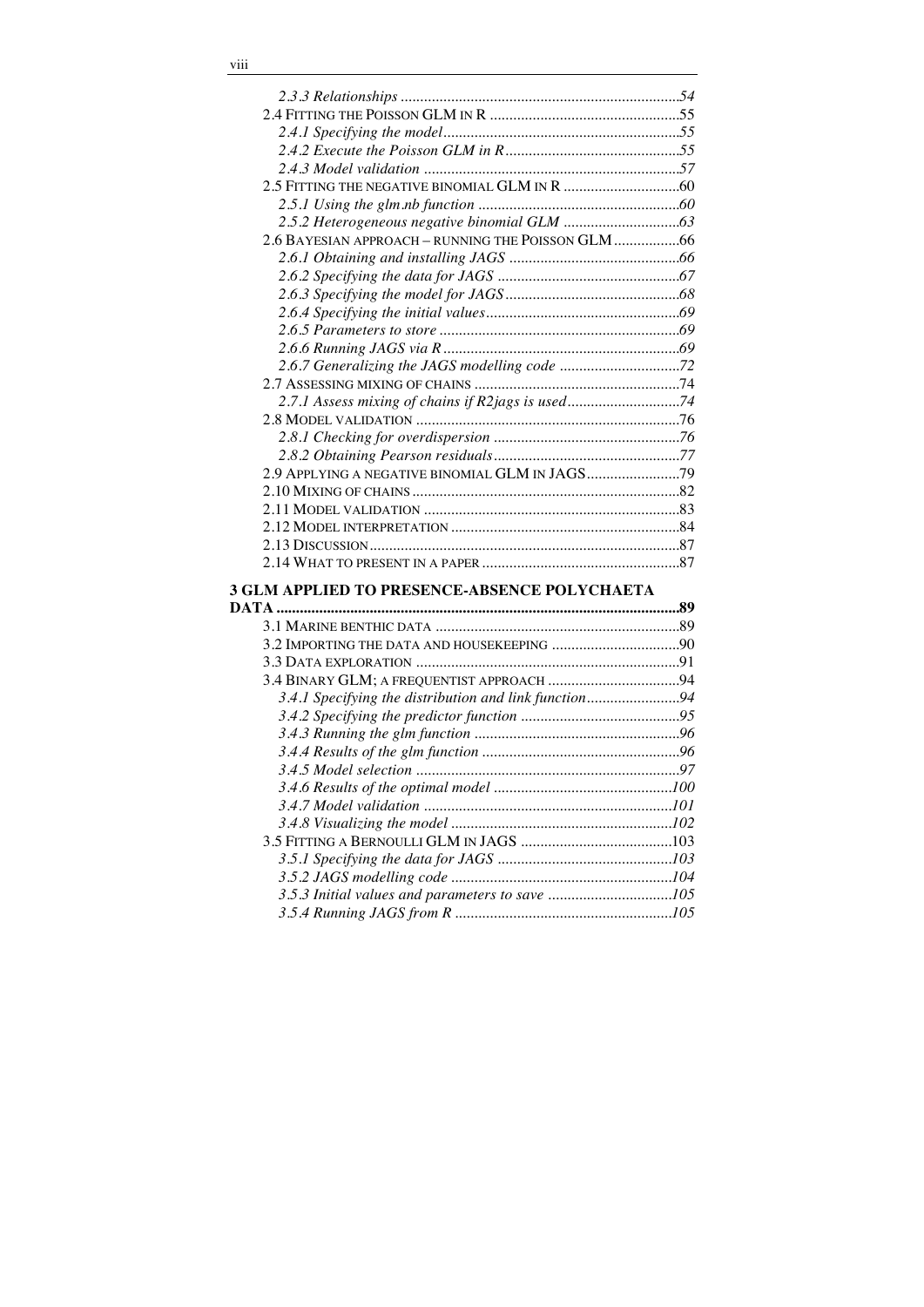| 3.6 MODEL SELECTION USING AIC, DIC AND BIC IN JAGS 107        |  |
|---------------------------------------------------------------|--|
|                                                               |  |
|                                                               |  |
|                                                               |  |
| <b>4 INTRODUCTION TO MIXED EFFECTS MODELS115</b>              |  |
|                                                               |  |
| 4.2 LINEAR REGRESSION APPLIED ON THE SPIDER DATA 115          |  |
|                                                               |  |
|                                                               |  |
| 4.3.2 Fitting a linear mixed effects model using lmer 119     |  |
|                                                               |  |
| 4.4 FITTING A LINEAR MIXED EFFECTS MODEL IN JAGS 128          |  |
| 4.5 USING A VARIABLE AS A FIXED OR RANDOM TERM?131            |  |
|                                                               |  |
| 4.7 GENERALIZED LINEAR MIXED EFFECTS MODELS 132               |  |
|                                                               |  |
| <b>5 GLMM APPLIED ON HONEYBEE POLLINATION DATA 133</b>        |  |
|                                                               |  |
| 5.2 DATA DESCRIPTION AND IMPORTING THE DATA 134               |  |
|                                                               |  |
|                                                               |  |
|                                                               |  |
|                                                               |  |
|                                                               |  |
|                                                               |  |
|                                                               |  |
|                                                               |  |
|                                                               |  |
|                                                               |  |
| 5.7 NEGATIVE BINOMIAL GLMM USING GLMMADMB 146                 |  |
| 5.8 NEGATIVE BINOMIAL GLMM USING JAGS 147                     |  |
|                                                               |  |
|                                                               |  |
|                                                               |  |
|                                                               |  |
|                                                               |  |
|                                                               |  |
|                                                               |  |
|                                                               |  |
| 5.9 GLMM WITH AUTO-REGRESSIVE CORRELATION154                  |  |
|                                                               |  |
| 5.9.2 JAGS to estimate the Poisson GLM with AR correlation158 |  |
|                                                               |  |
|                                                               |  |
|                                                               |  |
|                                                               |  |

ix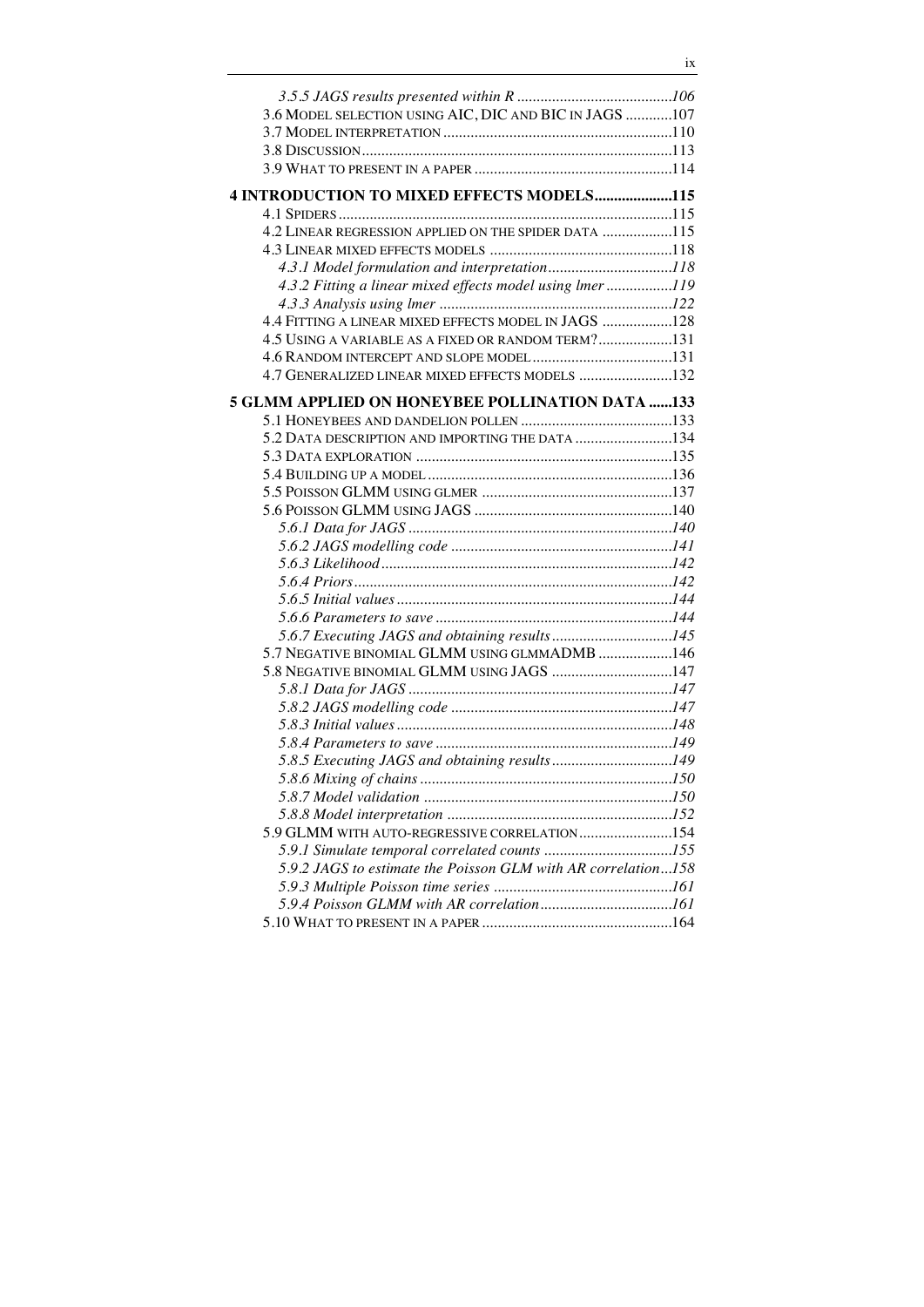| <b>6 GLMM FOR STRICTLY POSITIVE DATA: BIOMASS OF</b>             |  |
|------------------------------------------------------------------|--|
|                                                                  |  |
|                                                                  |  |
| 6.2 IMPORTING THE DATA AND HOUSEKEEPING 167                      |  |
|                                                                  |  |
|                                                                  |  |
|                                                                  |  |
|                                                                  |  |
| 6.4 MULTIPLE LINEAR REGRESSION: A FREQUENTIST APPROACH  173      |  |
| 6.5 GAMMA GLM USING A FREQUENTIST APPROACH 175                   |  |
|                                                                  |  |
|                                                                  |  |
|                                                                  |  |
|                                                                  |  |
| 6.5.5 Running the Gamma GLM using the glm function179            |  |
|                                                                  |  |
|                                                                  |  |
|                                                                  |  |
|                                                                  |  |
|                                                                  |  |
|                                                                  |  |
|                                                                  |  |
|                                                                  |  |
|                                                                  |  |
|                                                                  |  |
|                                                                  |  |
| 6.7 ADDING MORE COVARIATES TO THE GAMMA GLM IN JAGS  195         |  |
|                                                                  |  |
|                                                                  |  |
|                                                                  |  |
| 6.8.2 Results from JAGS for the gamma GLMM198                    |  |
| 6.9 TRUNCATED GAUSSIAN LINEAR REGRESSION199                      |  |
| 6.9.1 Zero trick to fit any statistical distribution in JAGS 199 |  |
| 6.9.2 Multiple linear regression in JAGS with the zero trick200  |  |
|                                                                  |  |
| 6.9.4 Tobit model with random effects in JAGS205                 |  |
|                                                                  |  |
|                                                                  |  |
| 7 BINOMIAL, BETA-BINOMIAL, AND BETA GLMM APPLIED                 |  |
| 7.1 STEREOTYPIC BEHAVIOURS IN CAPTIVE CHEETAHS207                |  |
|                                                                  |  |
|                                                                  |  |
|                                                                  |  |
|                                                                  |  |

7.4 BINOMIAL GLMM USING A FREQUENTIST APPROACH ...............212